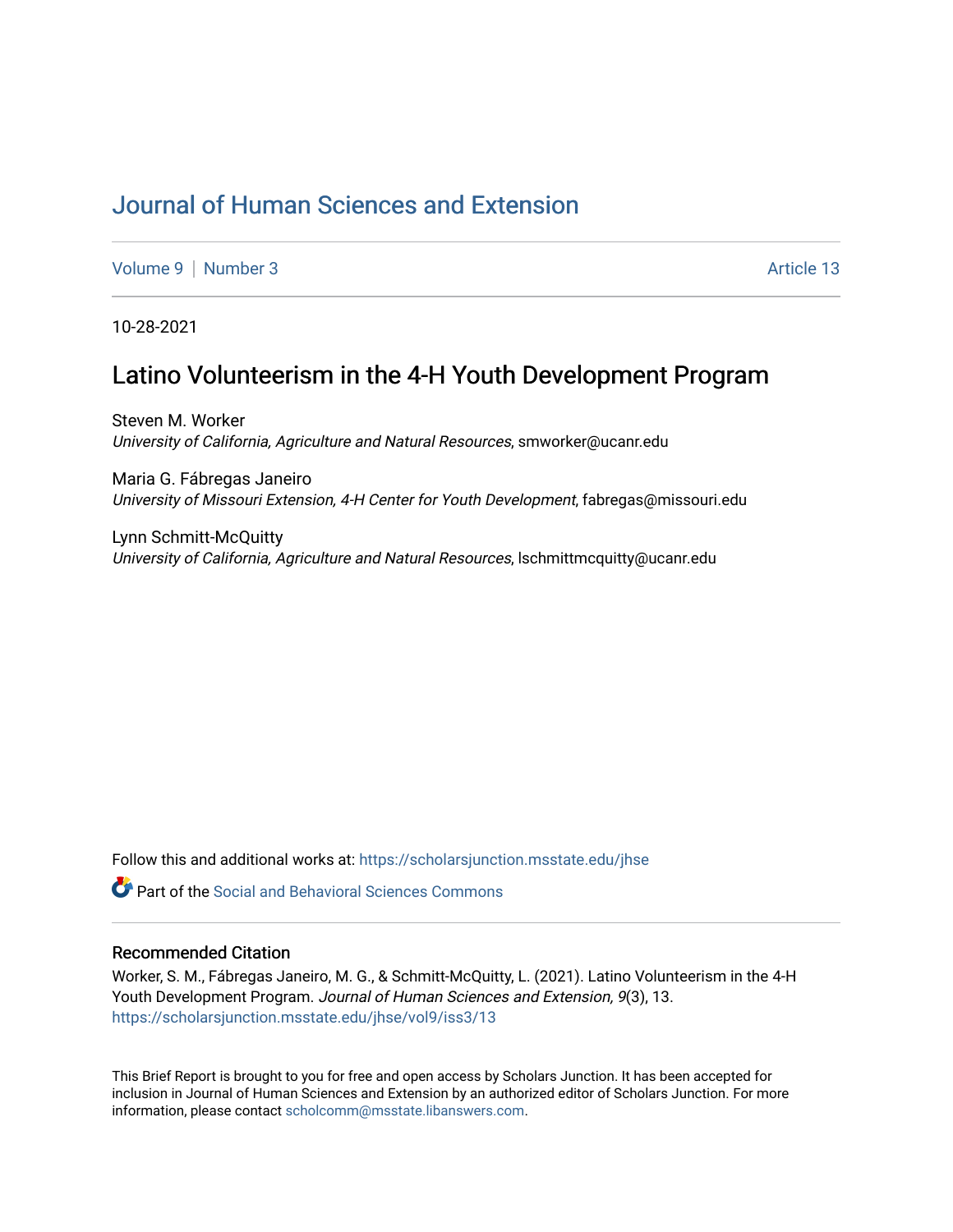#### Acknowledgments

We acknowledge John Borba, Jose Campos, Claudia Diaz Carrasco, Maria de le Fuente, Russell Hill, Diego Mariscal, Katherine Soule, and Liliana Vega for their contributions. In addition, we thank Liliana Vega for reviewing an earlier version of the manuscript. This research was financially supported by University of California, Agriculture and Natural Resources.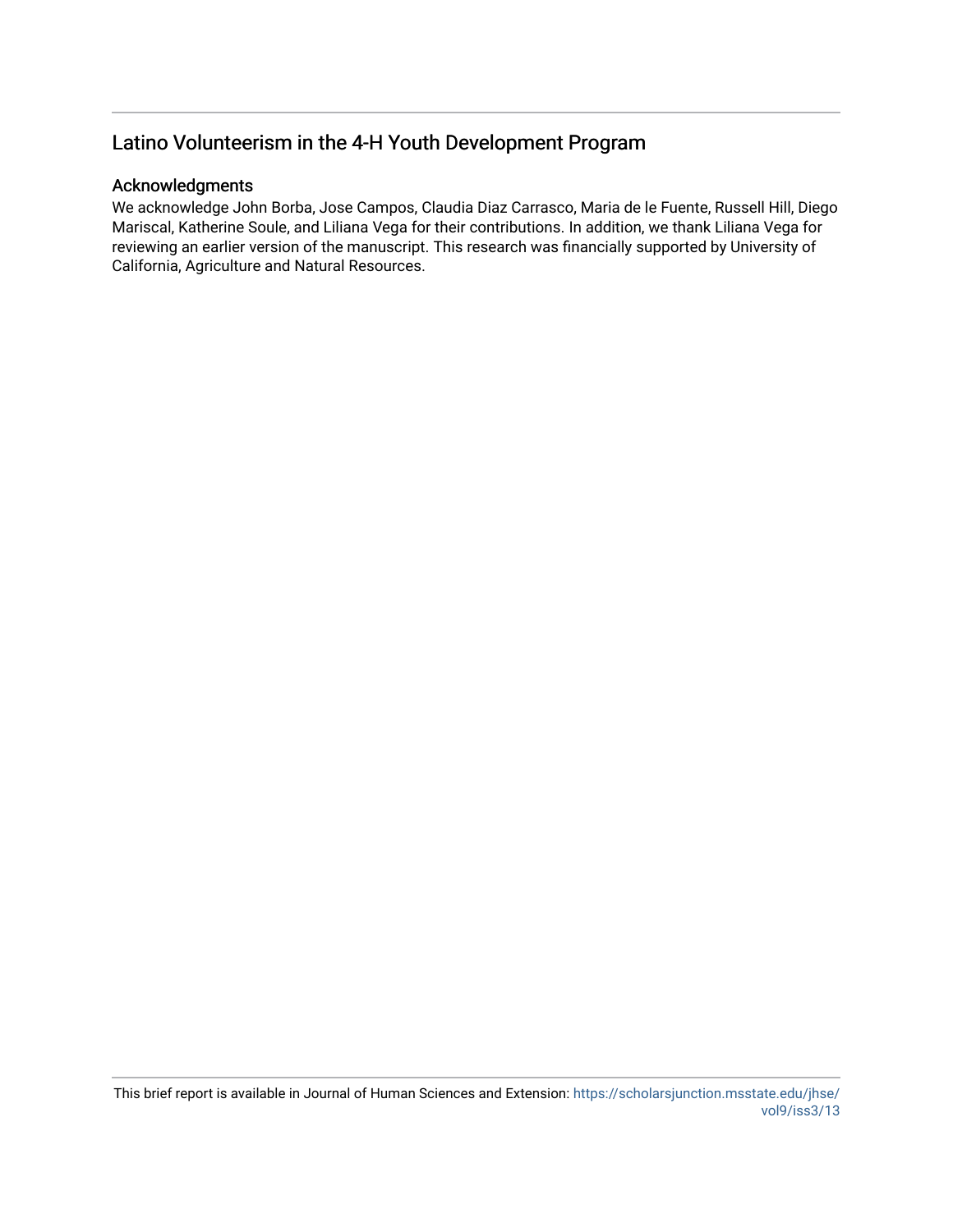#### **Steven M. Worker**

*University of California, Agriculture and Natural Resources* 

## **Maria G. Fábregas Janeiro**

*University of Missouri Extension, 4-H Center for Youth Development*

## **Lynn Schmitt-McQuitty**

*University of California, Agriculture and Natural Resources* 

*Nationally, the 4-H Youth Development Program utilizes more than 350,000 adult volunteers annually, and 25% of the nation's K-12 students identify as Hispanic or Latino; however, there is a dearth of published literature on Latino volunteerism in the 4-H Youth Development Program. Developmental relationships, a critical component of realizing youth development outcomes, are enhanced when adults and young people share cultural values and identity markers. The Cooperative Extension System has an obligation to reach a diverse audience and ensure program participation reflects the demographics of the communities in which youth live. We review the literature on Latino volunteerism in 4-H, share what we learned implementing the 2016-2019 University of California 4-H Latino Initiative, and provide our reflections and recommendations.* 

*Keywords:* 4-H youth development, Latino volunteerism, Latino 4-H volunteers

#### **Introduction**

As part of the U.S. Land-grant university system, 4-H reaches over six million youth aged 5 to 18 annually through different delivery modes, including in-school, afterschool, community clubs, residential camps, day camps, and other program models using a positive youth development framework and experiential learning approach. Specific to club and camp program models, there are more than 350,000 adult volunteers (U.S. Department of Agriculture, 2018). Traditionally, in organized 4-H community clubs and residential camps, volunteers serve in direct delivery roles to cultivate developmental, positive, and sustained relationships between youth and adults (Roehlkepartain et al., 2017). Volunteers help young people discover who they are, cultivate abilities, and learn how to contribute to their communities (Lerner, 2007). Thus, volunteers are directly responsible for realizing the mission of the 4-H youth development program. Volunteerism, of course, is a two-way road. While youth benefit from their developmental relationships with adults, the adult volunteers themselves also benefit, developing skills, improving well-being, and deepening connections with others (Worker et al., 2020).

Direct correspondence to Steven M. Worker at smworker@ucanr.edu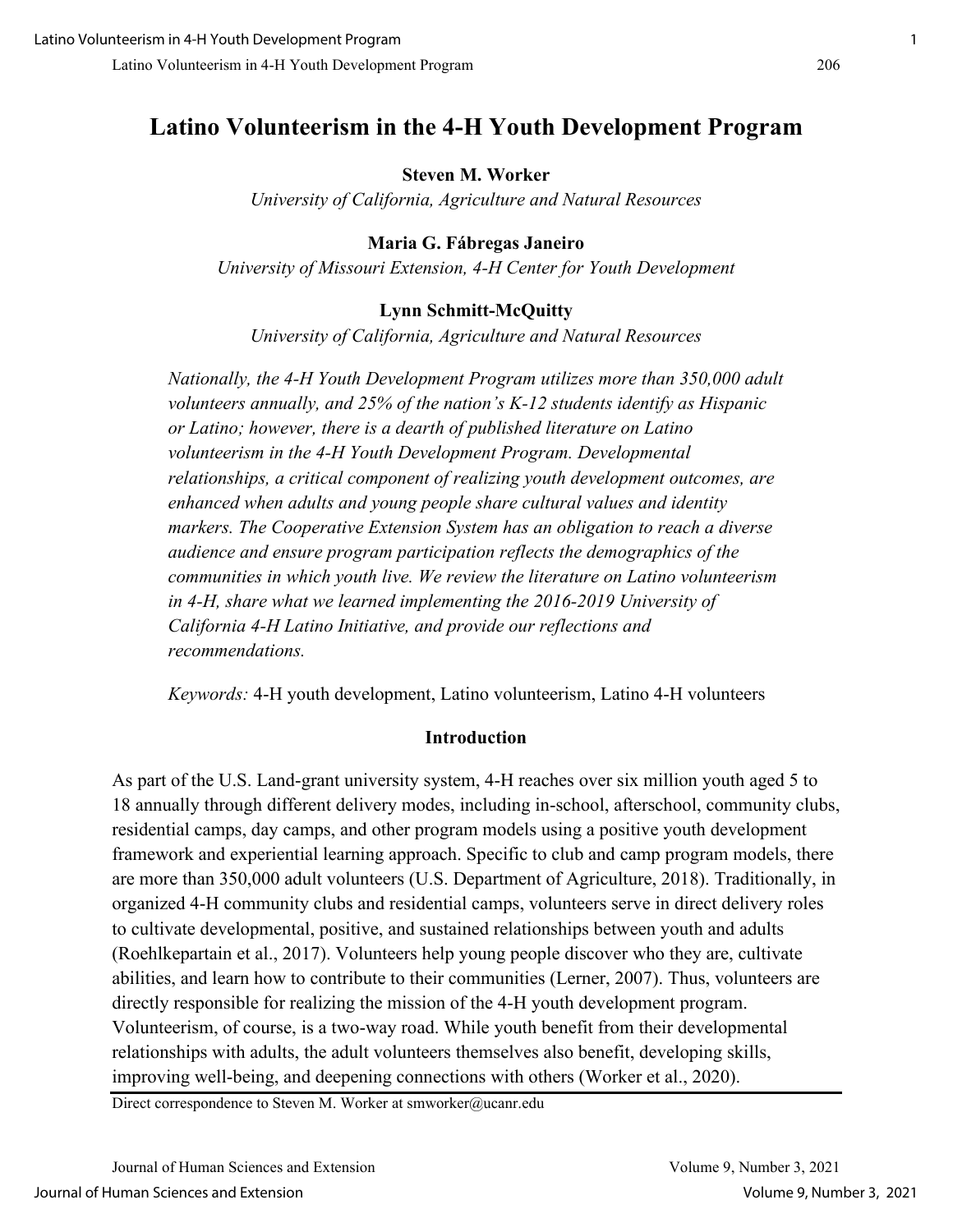While 4-H has served many young people well, community clubs and residential camp programs – two of the original 4-H program models – have primarily served youth from dominant social groups and have been less successful serving marginalized youth, youth of color, or youth from non-dominant social groups (Russell & Van Campen, 2011). Today, the U.S. population demographics have shifted and are projected to become racially and ethnically diverse over the next 50 years. Developmental relationships are enhanced when adults and young people share cultural values and identity markers. In other words, youth need to see themselves reflected in their adult role models to better form a sense of belonging (Vega et al., 2016). To make this happen, 4-H professionals need to adapt approaches to volunteerism to better recruit, prepare, and retain adult volunteers of color. While 4-H professionals may utilize a wide array of delivery modes to grow programming, targeting growth will require 4-H professionals to have competence in adapting programming to be culturally relevant. This challenge involves altering, contesting, or forming new traditions to achieve success in recruiting diverse volunteers. Recruiting Latino volunteers is an opportunity to grow 4-H programs, and one of the most fundamental parts to increase Latino youth engagement is to better recruit, prepare, and retain Latino adult volunteers.

#### **4-H Youth Development Latino Volunteerism**

The 4-H organization is a nationally recognized youth development program part of the Cooperative Extension System, a partnership between the U.S. Department of Agriculture, Land Grant Universities, and local governments. As a publicly funded program, 4-H has a legal (and moral) obligation to ensure program participation reflects the communities in which youth live. One tenet of 4-H is programs aligned with scientifically valid youth development research (i.e., research-informed practice). However, there is a dearth of empirical literature on Latino volunteerism in the 4-H youth development program. The lack of research is shocking given that 18% of the U.S. population, and 25% of the nation's K-12 students, identify as Hispanic/Latino (Bauman, 2017; United States Census Bureau, 2020). Furthermore, to realize the goal of reaching 10 million youth by 2025 nationally (National 4-H Council, 2019), and the imminent need to increase diversity and inclusion in the 4-H program, developing culturally relevant and appropriate resources for Latino volunteers will be essential for creating programs that reflect cultural values and identity markers for youth.

## **Confronting the Myth that "Latinos do not Volunteer"**

We have heard Extension professionals comment that Latino culture does not emphasize volunteering and blame this as the cause for challenges in recruiting adult Latino volunteers and growing their programs. Our experience has shown these comments to be false. We have come to understand that Latinos may not volunteer in the same way as those from other cultural groups, particularly from white mainstream American culture. As shared by Hobbs (2001), "Latinos do not volunteer in the traditional American pattern … Latinos do not think of their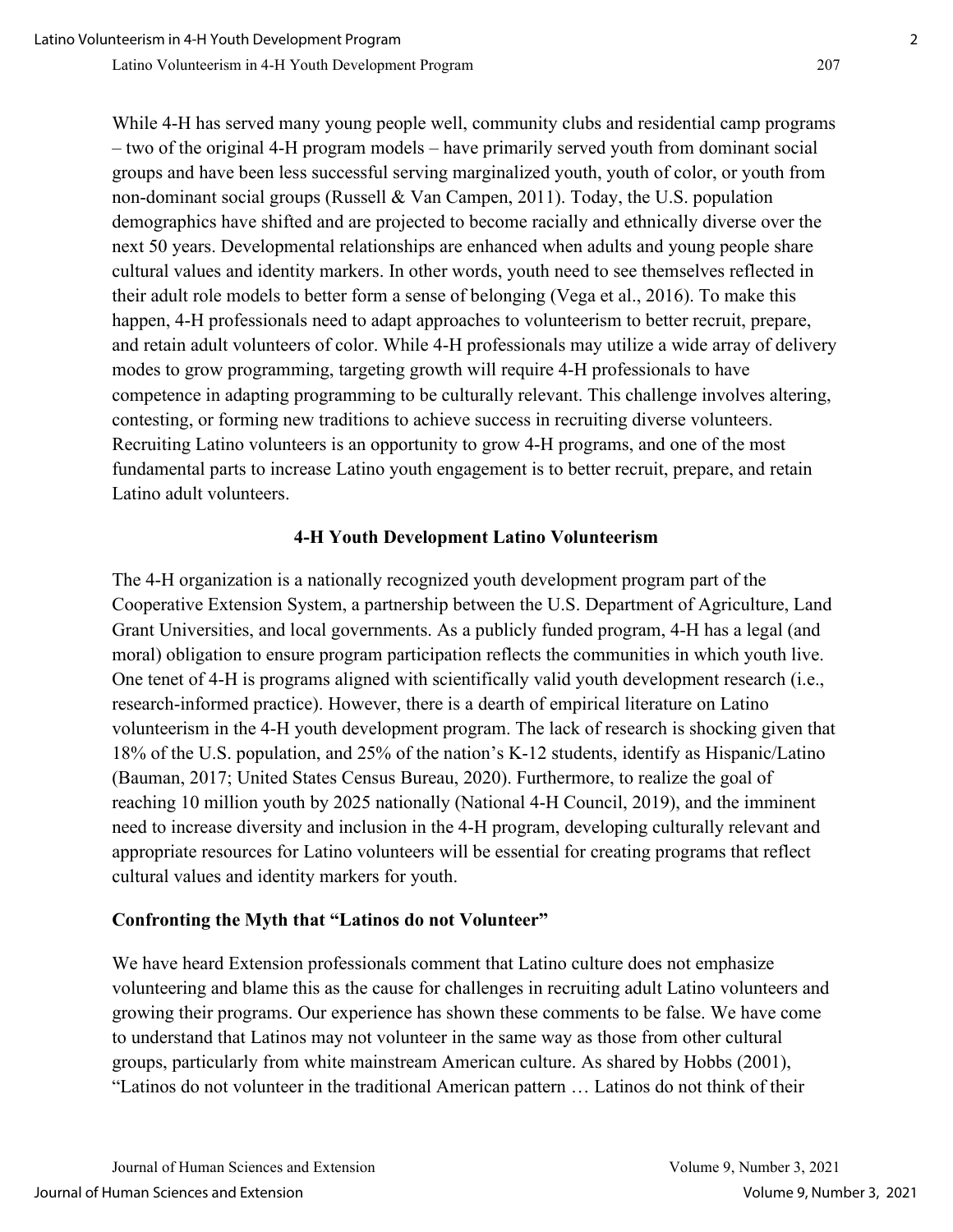contributions as volunteering" (Findings,  $1<sup>st</sup>$  para.). The value of giving back to one's community is shared by many Latino cultures. For example, indigenous Oaxacan tribes (in present-day Mexico) referred to a concept of *tequio* (also referred to as *guendalizaá* in Zapotec or *tz'ian tz'on* in Amuzgo), a philanthropic concept for communal work (Fox & Riversa-Salgado, 2004; Layton, 2004). Tequio describes an obligation of community members to provide services or contribute resources for a collective project to benefit the community. The tequio cultural value persists today in many Latino cultures, and "giving back to family and community" is shared by youth, adults, and families.

## **Latino Volunteerism in 4-H**

Volunteerism research may be conceptually and pragmatically organized in a *volunteer process model,* beginning with the antecedents of and motivations for volunteering; followed by volunteer roles, experiences, and satisfaction; and concluding with the consequences of volunteering (Wilson, 2000, 2012). This model proved productive in previous volunteer-oriented research (Kok et al., 2020; Worker et al., 2020); thus, we adopted the model for the present paper. Overall, the literature specific to 4-H youth development volunteerism has focused primarily on the antecedents and preparation for volunteer roles.

The most cited literature on Latino volunteerism in 4-H has been work authored by Beverly B. Hobbs (2000, 2001, 2004, 2007) and Hobbs and Sawer (2009), based on experiences with Oregon State University Extension System. The National 4-H Council's *Latino Youth Outreach: Best Practices Toolkit* (2016) was based heavily on Hobbs's work. The publications by Hobbs identify several significant lessons to engaging Latinos in the 4-H program: (a) easier to recruit Latino youth for 4-H than it was to recruit Latino adults as volunteers; (b) Latino adult volunteers, with their frequent use of Spanish, and similar cultural experiences helped create a sense of belonging for youth; (c) 4-H professionals found it easier to recruit when asking for shorter-term commitments while using the term "help" instead of "volunteer"; and (d) that 4-H professionals need to plan additional time for volunteers to learn about 4-H practices and culture.

Hobbs (2001, 2007) shared that 4-H professionals need to discover and address why Latinos do not want to volunteer, e.g., language, lack of trust, lack of information on the role, and commitment. Hobbs also reported that 4-H professionals should be aware that Latino adults are very familiar with helping (informal, unplanned, part of life), so not to assume recruiting Latino volunteers is a hard sell. Finally, Hobbs recommended building a relationship first and asking to volunteer second; nothing substitutes a personal relationship with the Latino community. The notion of relationship-building is further supported by Sousa et al. (2007), who conducted interviews with California Latinos about why they became and stayed involved with community projects. They found that relationship building was essential to build trust, informal invitations for a specific task were more effective than an ongoing commitment, information needed to come from trusted sources (e.g., promotoras – community advocates), and adults were more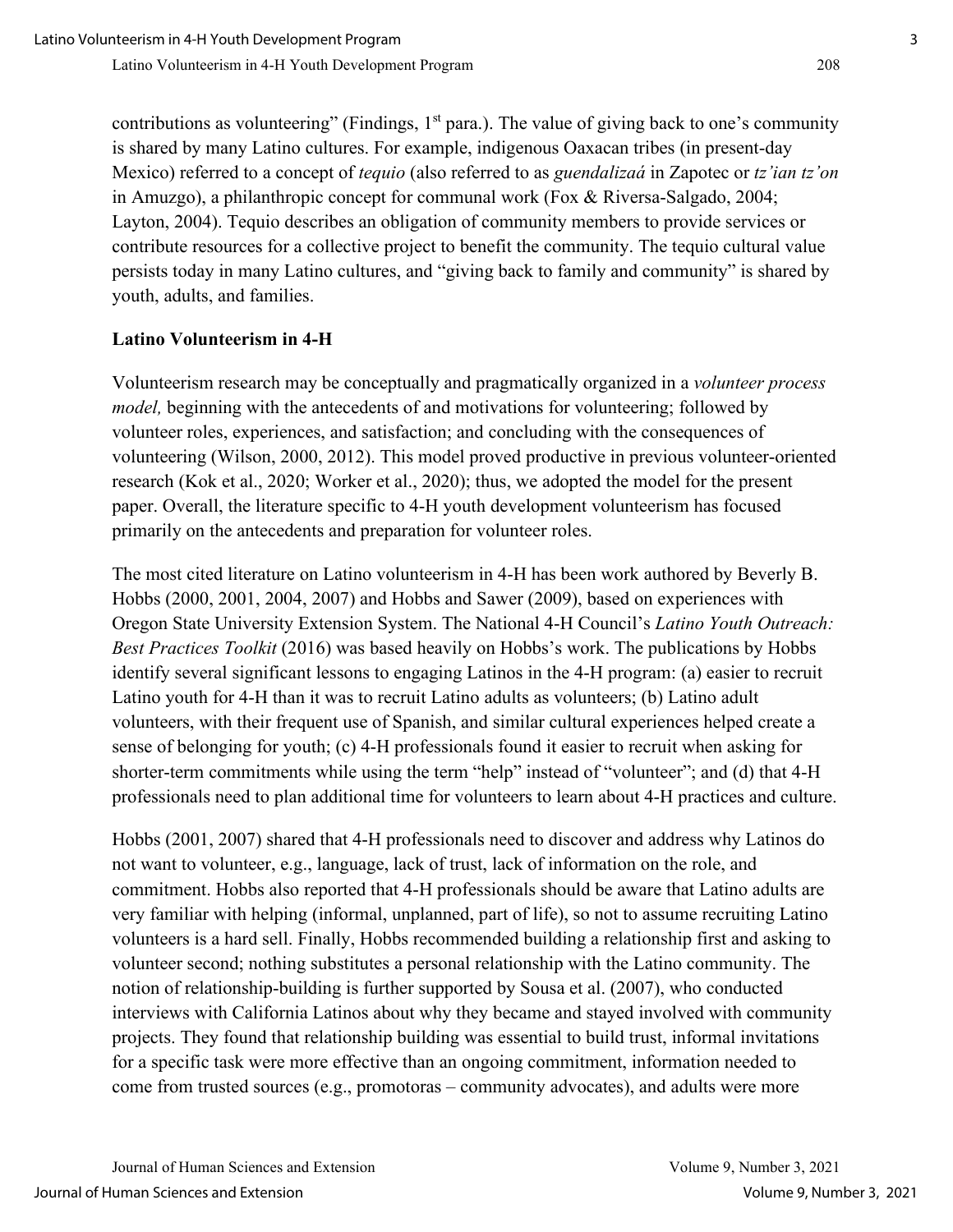likely to participate in community activities if their child was involved or if the activity involved the whole family. Additionally, Fábregas Janeiro and Carrasco (2015) reported on practices to recruit volunteers, including (a) taking time to build a relationship with the Latino community, (b) introducing oneself to the natural leaders of the community and asking for help, (c) clearly explaining the nature of the commitment, (d) creating an environment that reflects the culture of the Latino community. Finally, Hobbs and Sawer (2009) added that 4-H professionals will need to adapt traditions and practices to respect Latino culture while providing additional orientation to the context and the culture related to 4-H and link to the University.

The published literature on preparing and training 4-H volunteers has primarily originated from existing white American adults, resulting in lists of competencies (Stone & Edwards, 2008) and formats (Kok et al., 2020); the literature largely lacks specific strategies relative to volunteer preparation for Latinos. In one of the few published studies, Morales Osegueda (2012) reported on a Washington State University Extension program that provided training to Latino adults and teenagers on 4-H culture, volunteerism, developmental stages, and experiential learning. Fourteen participants had never attended formal leadership volunteerism training yet reported improving knowledge and intended to apply it in the future.

## **Opportunities**

Reaching Latino youth in 4-H programs is strengthened by engaging Latino adult 4-H volunteers (National 4-H Council, 2016). However, the historical "culture of 4-H," including the traditions, routines, and activity patterns, can be a deterrent in welcoming new adult volunteers from other cultures. For example, the traditional 4-H practice of designating one adult as the "club leader" and youth as "officers" may deter those from a collectivist culture, reciting the U.S. Pledge of Allegiance may deter non-citizens, or competitive activities and individual recognition may deter those from group-oriented cultures. The challenge to the 4-H professional is finding ways to make inroads with the Latino culture; identify potential volunteers; help them prepare to be a 4-H volunteer; and ensure 4-H programs are culturally relevant, welcoming, and promote a sense of belonging. To better connect with Latinos, 4-H professionals need to prioritize relationships with individuals and not rely on institutional credentials (Fábregas Janeiro & Horrillo, 2017).

To realize the national 4-H goal to reach 10 million young people by 2025 and given that 4-H relies heavily on volunteers to extend its reach with youth, 4-H professionals must begin to diversify their volunteer base. The majority of the literature related to engaging new audiences focuses on designing culturally relevant programs and not specifically on the recruitment and preparation of volunteers that share cultural values and identity markers of the target community's young people.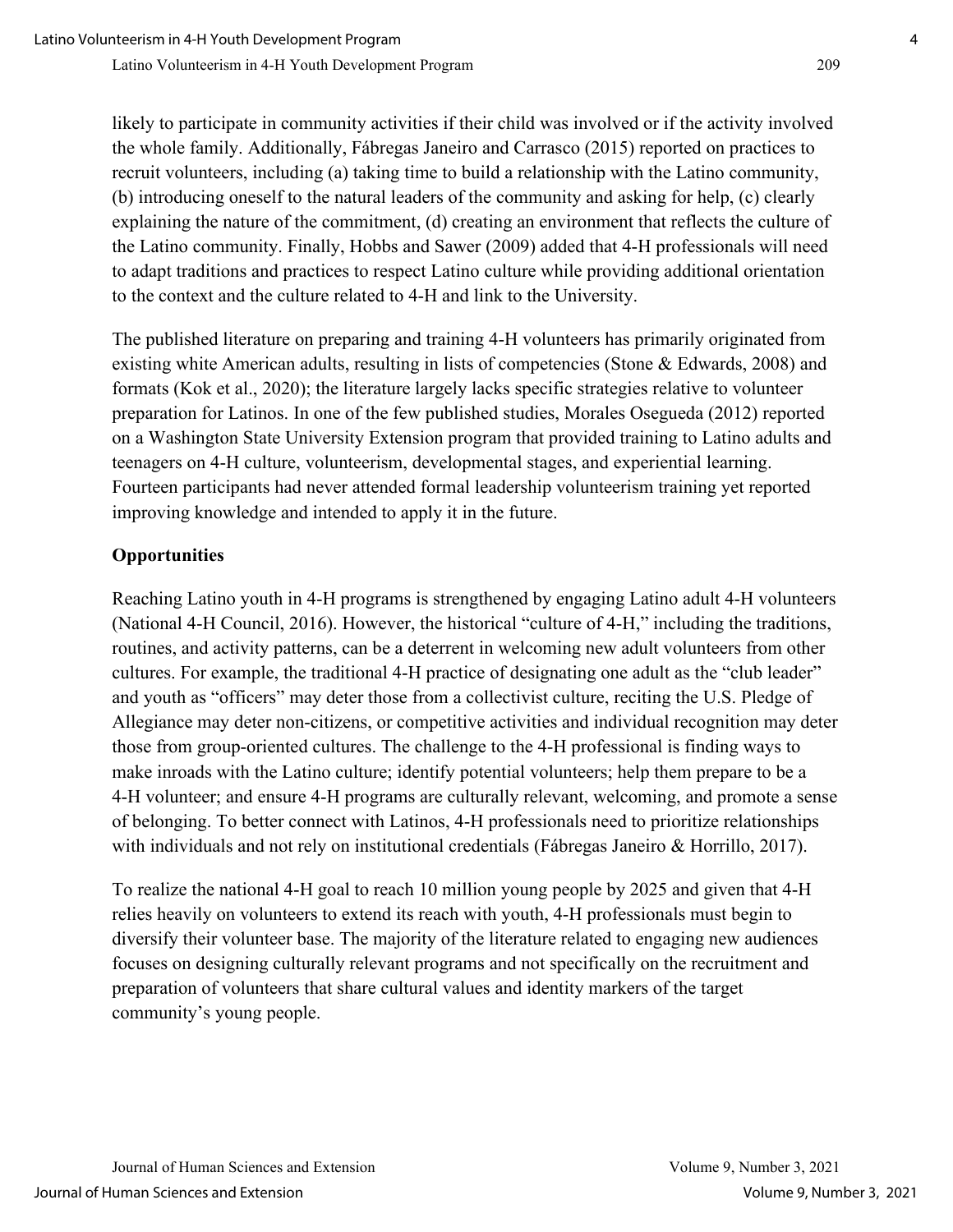## **2016-2019 University of California 4-H Latino Initiative**

In 2016, University of California (UC), Agriculture and Natural Resources began an initiative to improve the reach of 4-H programs in a variety of program delivery modes (community clubs, camps, in-school, and afterschool clubs) with Latino youth and families. The UC 4-H Latino Initiative allocated funding to recruit six Latino bilingual bicultural 4-H professionals responsible for coordinating Latino programming and volunteer recruitment efforts in six counties. As new programs were implemented, professionals recruited Latino teenage and adult volunteers to serve in direct delivery roles. Over three years, even when the number of Latino 4-H members increased, recruiting adult volunteers proved challenging; the percent change in volunteers by county was mixed. The largest increase was 35% in one year, while the largest decrease was (negative) 40% (Worker, 2019). This paper shares lessons from the perspectives of Latino volunteers around recruitment, training, and building relationships.

#### **Methods**

#### **Interviews with Latino Teenage and Adult Volunteers**

The academics involved with the UC 4-H Latino Initiative explored the experiences of teenage and adult volunteers recruited to deliver programming as part of the Initiative. The research was reviewed by the University of California, Davis Institutional Review Board. We approached our investigation with qualitative interview methods near the end of the second year of the Initiative. We used a purposive snowball sampling method, where 4-H professionals identified volunteers to interview. In spring 2018, 23 youth and adult volunteers participated in one of five focus group interviews and one individual interview (as outlined by Krueger & Casey, 2015). The sessions were facilitated by a UC 4-H academic, lasted from 21 to 78 minutes, and were recorded and transcribed (see Table 1). Five interviews were conducted in English; one was conducted in Spanish. The protocol was developed by the evaluation team, consisting of nine UC academics. The protocol included of twelve question stems, including recruitment ("Tell us how you got involved in 4-H"), their direct delivery role ("Thinking about a typical 4-H meeting, what do you do … what works well"), preparation ("What helped you prepare to be involved with 4-H?" and "What additional support would have been helpful?"), and how the volunteer personally benefitted ("What, if anything, have you learned because of 4-H?"); see Appendix.

We analyzed data with deductive thematic analysis, a qualitative method used to identify patterns in the data (Braun & Clarke, 2006) using four predetermined categories (recruitment/retention, training/orientation, relationships, and outcomes). The analysis was distributed across multiple analysts (three co-authors) and multiple data sources (six interviews) (Patton, 2015). Each researcher individually coded their respective data source, segmenting data into one of the predetermined categories. The categories were based on the volunteer process model (Wilson, 2012): (1) antecedents of volunteering (our categories: recruitment and retention), (2) experiences of volunteering (our categories: training and relationships), and (3) consequences of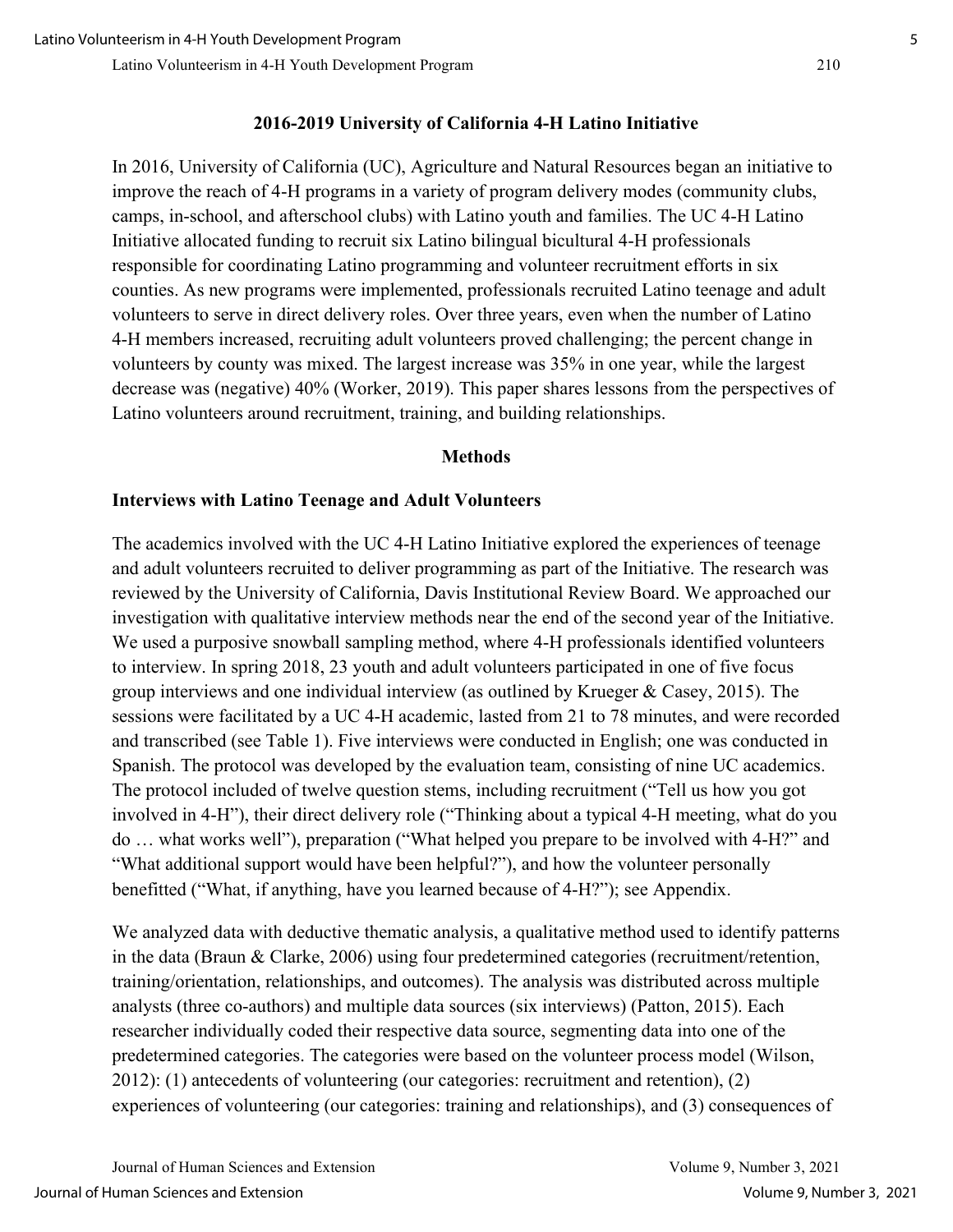volunteering (our category: volunteer outcomes). Together, we identified common patterns within the transcripts within the categories.

*Table 1. Interview Data (n=23)* 

| <b>Session</b>                                                         | Time & Language     |
|------------------------------------------------------------------------|---------------------|
| Group 1 (2 teenage Latinas)                                            | 21 minutes, English |
| Group 2 (6 adult & 1 teenagers; 2 males, 4 females)                    | 78 minutes, Spanish |
| Group 3 (10 teenagers; 3 White, 2 Black, 5 Latino; 4 males, 6 females) | 37 minutes, English |
| Group 4 (2 adult females; 1 White, 1 Latina)                           | 64 minutes, English |
| Individual 5 (1 adult Latina)                                          | 31 minutes, English |
| Group 6 (2 adults; 1 White male, 1 Latina)                             | 63 minutes, English |

#### **Findings**

#### **Recruitment and Retention of Latino Volunteers**

Three primary reasons became evident in the transcripts about how and why teenagers and adults began and continued as 4-H volunteers.

First, people had to become aware of opportunities to volunteer in 4-H. The most common method to recruit teenagers was presentations conducted by 4-H professionals at high schools during class time. Teenagers were invited to act as teachers for elementary school-aged youth (known as teenagers-as-teachers). One teenager shared that, "I love kids. … Kids are definitely one of my passions, and that's why I wanted to help volunteer" (White female, 16 years old, group 3). A few other teenagers described needing to complete a project (or fulfill community service hours). Adults typically described being recommended to 4-H by a friend and then invited to volunteer after their own children were involved: "I became involved in this for the well-being of my children because I needed something in which she could develop more" (Latina adult, group 2).

Second, a trusting and positive relationship with the 4-H professional was key to volunteers deepening their involvement and remaining as volunteers. 4-H professionals and their relationship were the "glue" that retained volunteers. The words and terms used to describe this relationship indicated that for many teenagers and adults, the 4-H professional is what kept them involved and not an investment in the organization itself. The Latino culture emphasizes personto-person relationships, and this was reflected in how volunteers spoke about developing relationships with 4-H professionals, often becoming friends beyond 4-H.

Third, as volunteers served in their direct delivery roles, they began to develop caring relationships with the young people (members). Volunteers reported enjoyment from participating in 4-H activities and a desire to explore involvement with other 4-H programs. One volunteer enjoyed participating in 4-H because she could "build relationships with the kids. See their face light up when they see you and yelling your name or just telling us how was their day.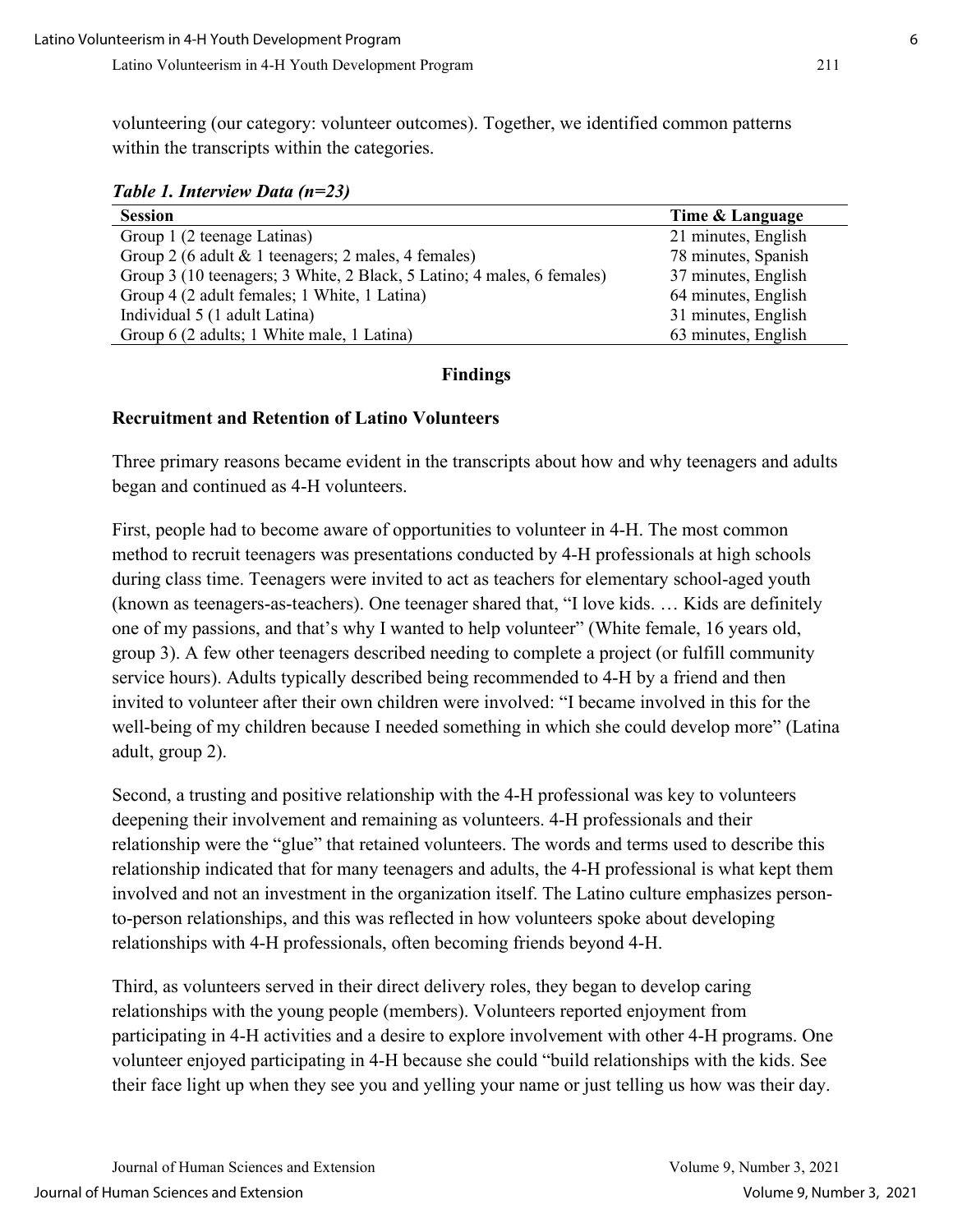That makes my day" (Latina, 17 years old, group 3). Volunteers who participated in a broader array of 4-H activities described 4-H as a community and feeling a sense of belonging.

## **Preparation and Training for Volunteer Role**

The amount of time, content of orientation, and training varied by county program. At the bare minimum, all new 4-H adult volunteers were required to complete two and a half hours of online courses, conducted in English, covering an introduction to the 4-H organization; creating a safe, inclusive, and welcoming environment; positive youth development, and risk management. Adult volunteers we spoke with commonly reported online modules were not relevant and did not provide enough information pertaining to the direct delivery roles undertaken by the adults. Almost all adults, as well as the teenage volunteers, shared that they learned in their role, learning-by-doing, and "not necessarily the training, my [training] was learned by experience" (Latina adult, individual 5).

Two groups of teenage volunteers reported receiving structured training. For example, two attended a two-day session learning to facilitate a curriculum where "We actually saw a preview of it from somebody who had already done it. … I felt like that helped give us an idea of how it had to be run here, locally" (Latina, 16 years old, group 1). Beyond the curriculum, however, teenagers asked for more preparation on group management and behavior management. One Latina teenage volunteer responded that "learning how to communicate with the kids is something you learn as you're working with them" and went on to say it would have been helpful for her to have training to "deal with kids who aren't nice to each other" (White female, 16 years old, group 3)

The general lack of formal training and the expectations relevant to their roles as 4-H volunteers is an opportunity for future improvement. Formal preparation is important, in addition to "learning by doing," and should be intentional and relevant to the volunteer's role. Indeed, one volunteer stated that "the training part of it, always important. Always important" (Latina adult, individual 5). The teenagers that received more formal in-person training spoke to its benefits in boosting their confidence to work with younger youth and facilitate lesson plans.

## **Building Positive Relationships with Young People**

Volunteers reported enjoying working with youth and how they sought to improve a sense of welcoming and belonging through their actions and interactions with youth. Volunteers spoke about what they did to connect and get to know the youth with whom they worked to ensure they felt welcome. A teenage volunteer mentioned, "You have to find ways to connect with every student individually" (Latina, 18 years old, group 1). Other volunteers described intentional efforts to make youth and parents feel welcome and included: "We've really, really worked on making sure people feel welcome, that they're included, that everybody is involved" (Latina adult, individual 5). Volunteers also reported showing a personal interest and investment in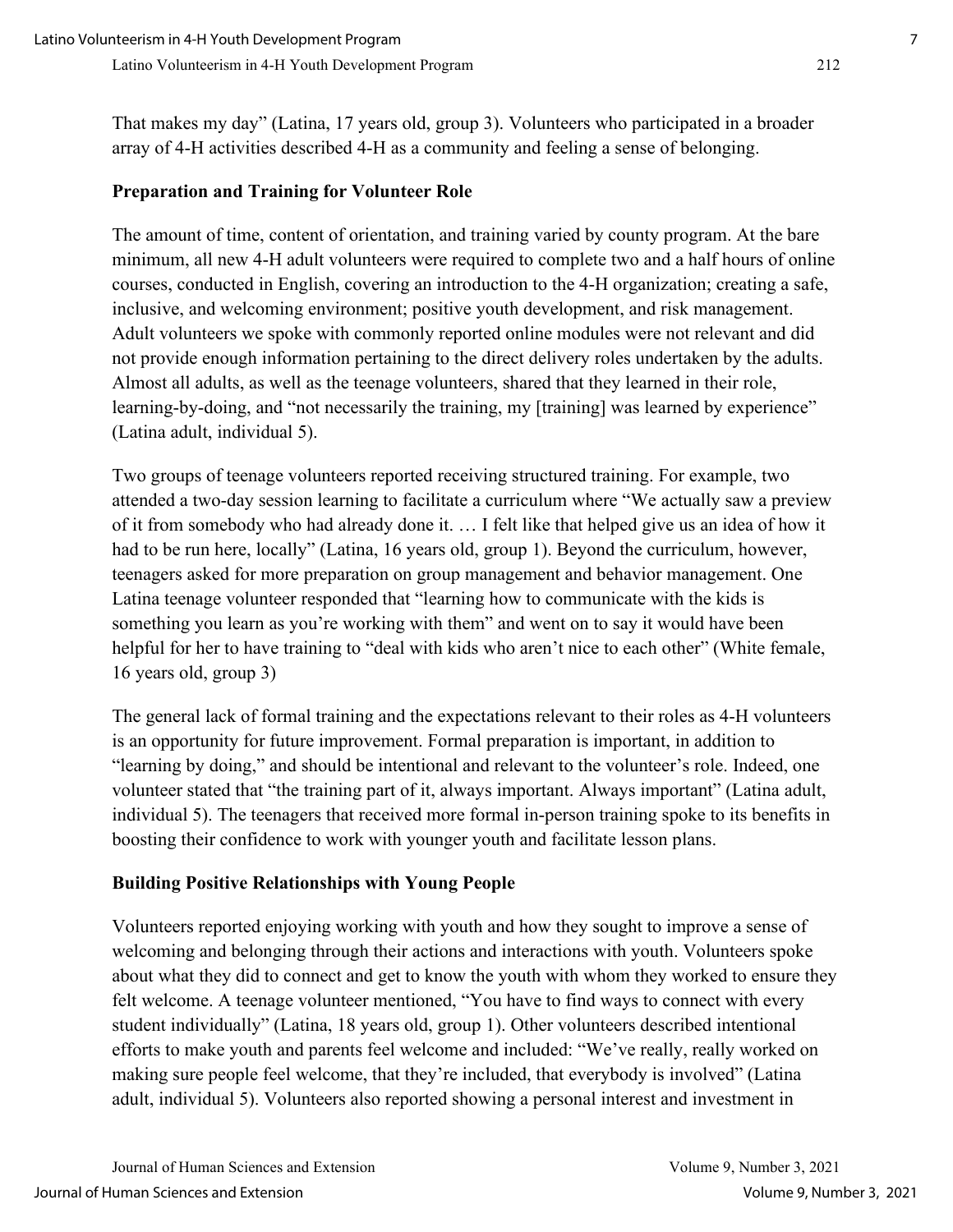youth. Making youth feel welcome shared the sense that youth were valued, heard, and supported and that we all – youth, teenagers, and adults – were part of a team.

#### **Latino Volunteer Outcomes**

While youth outcomes are the primary focus for 4-H, we also asked about positive benefits experienced by Latino volunteers. Volunteers described several benefits from their involvement, including strengthening teaching abilities, increasing intercultural awareness, and selfimprovement. By facilitating curriculum activities, many volunteers said they learned the subject matter as well as strengthening their teaching abilities:

We stand back and watch … that's hard at times … educators tend to be control people … but we stand back, and we watch, and we see the transformation of our children. … They're only gonna learn if they experience it and they do it. (Latina adult, individual 5)

Volunteers' reports of their own development demonstrate that they grew alongside youth participants.

#### **Reflections**

Giving back is a core cultural value in Latino communities. As a result, Latinos are interested in volunteering. When supported with culturally relevant volunteer experiences, Latinos were willing to play significant roles in shaping the lives of young people. The literature – and our empirical evidence – agree that relationships are critical to working with Latino volunteers in recruitment and as an ongoing part of the program, between professionals and volunteers and volunteers and youth.

Recruitment practices need to utilize culturally relevant terminology that resonates with Latinos when describing what a volunteer experience looks like. We learned that descriptors like "teach" and "lead" are terms typically reserved for people with authority, education, or specialized training. As such, using these terms in recruiting Latino volunteers may create feelings of being unqualified to be a volunteer. Another barrier was the perception that the volunteers cannot "add" value to the 4-H experience because they do not have the knowledge to lead a project. Consequently, talking about volunteerism in the context of "helping," "giving," and "sharing" may resonate better and create a space where Latinos can envision themselves making meaningful contributions. Relying on others who had built trust and identifying and contacting a local leader helped facilitate the conversation with the future volunteers.

The UC 4-H Latino Initiative achieved success by reaching more Latino youth (Worker, 2019), showing that youth in new programs had similar experiences and realized similar youth development outcomes to youth in 4-H community clubs (Worker et al., 2020), and reporting on experiences of newly hired bilingual professionals (Worker et al., 2019).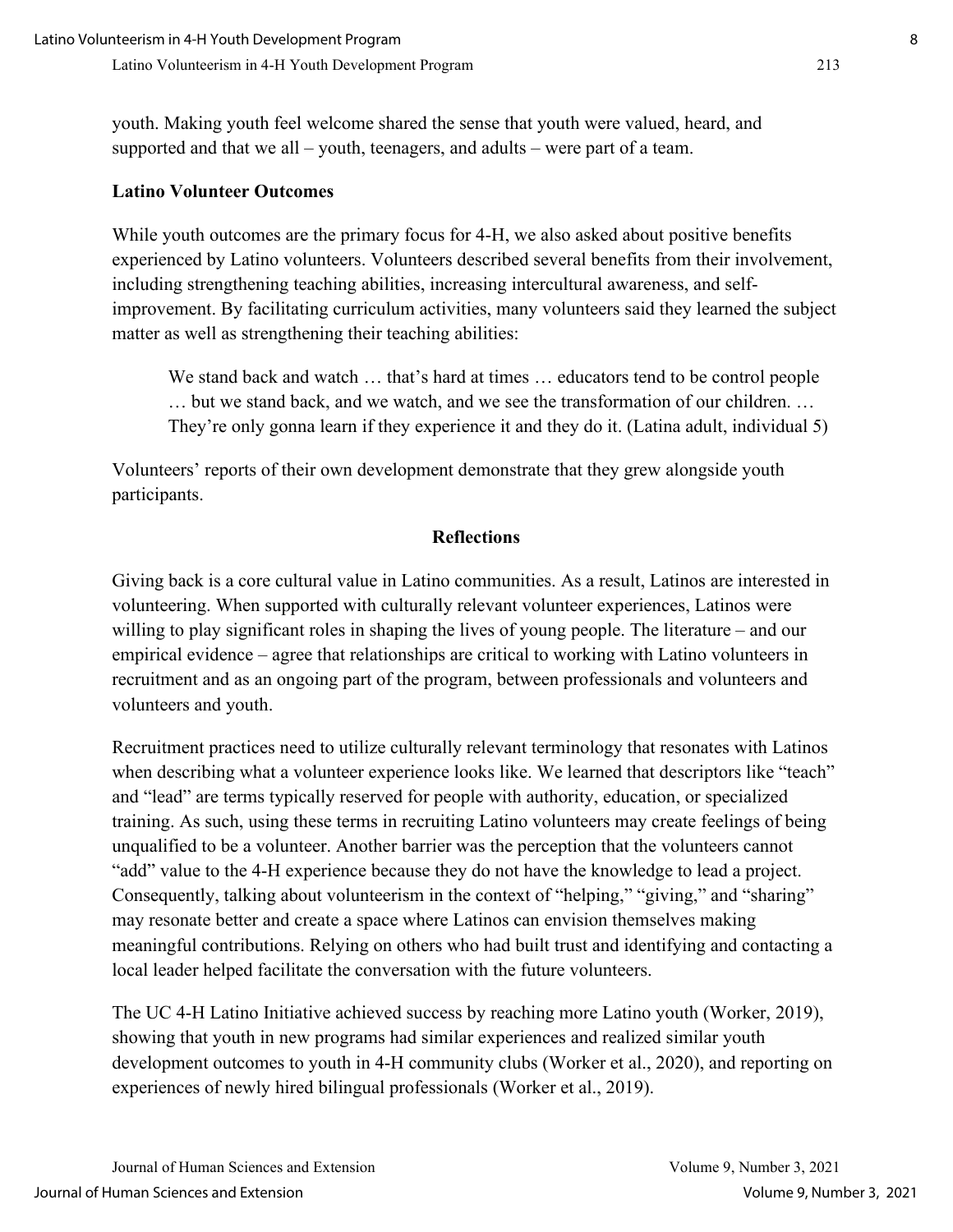Our methodology had limitations. While the protocol was standard, interviews were conducted by multiple individuals and resulted in mixed quality and consistency. Additionally, the selection of individuals interviewed differed between counties, resulting in some longer-tenured adults being invited who were not newly recruited 4-H volunteers, only new to the recently implemented 4-H Latino Initiative programs. Furthermore, we neglected to ask explicitly about these volunteers' experiences of ethnicity, culture, or diversity pertaining to their 4-H experience. Despite these limitations, our findings contribute to the sparse published literature regarding Latino volunteerism in 4-H youth development.

## **Boosting Latino Volunteerism in 4-H: The Role of 4-H Professionals**

We know that relationship building is key for successful program development. We also know that outreach must be intentional. A positive relationship with a 4-H professional is a key factor in recruiting and retaining Latino volunteers. Relationship building takes time, so 4-H professionals cannot be laissez-faire about this commitment. Professionals also need to be supported by their supervisors and senior leadership.

The success of the UC 4-H Latino Initiative in expanding 4-H reach to Latino audiences was strongly connected to having fiscal resources to hire bilingual and bicultural professionals. While bilingual and bicultural professionals resulted in gains to volunteer recruitment, culturally relevant program implementation, community relationships, and clientele numbers reached, after funding ended, we learned how challenging it was to sustain, let alone expand these gains. Only two of the original bilingual and bicultural professionals remain employed to continue outreach programming and nurture relationships. Attempts to replicate outreach programming using existing non-bilingual / non-bicultural professionals were stifled. Anecdotally, 4-H professionals cited "lack of time," position descriptions and annual evaluations not emphasizing reaching diverse youth, and heavy workload from existing 4-H programming as reasons for not expanding their reach to Latino audiences.

As such, the question then becomes, *"How do we help existing 4-H professionals reprioritize their work and shift their responsibilities to provide more intensive support for implementing new programs?"* Not only will a cultural change need to occur, but 4-H professionals will need to strengthen their intercultural competence and have "reaching new audiences" explicitly documented in their position expectations. For example, in a conversation with the Missouri 4-H state program leader, she shared that Missouri 4-H professionals have the expectation to devote 50% of their duties to pre-existing programs, 25% to building community relationships and sustainable programs with new audiences, and the remaining 25% spent in career readiness and natural resources education. Missouri 4-H has also revised its annual evaluation process of 4-H professionals to focus on program growth and not just the maintenance of existing programming. Similarly, hiring new 4-H professionals creates opportunities to reframe work metrics from maintaining existing programs to growing the program to reaching new youth. In either case –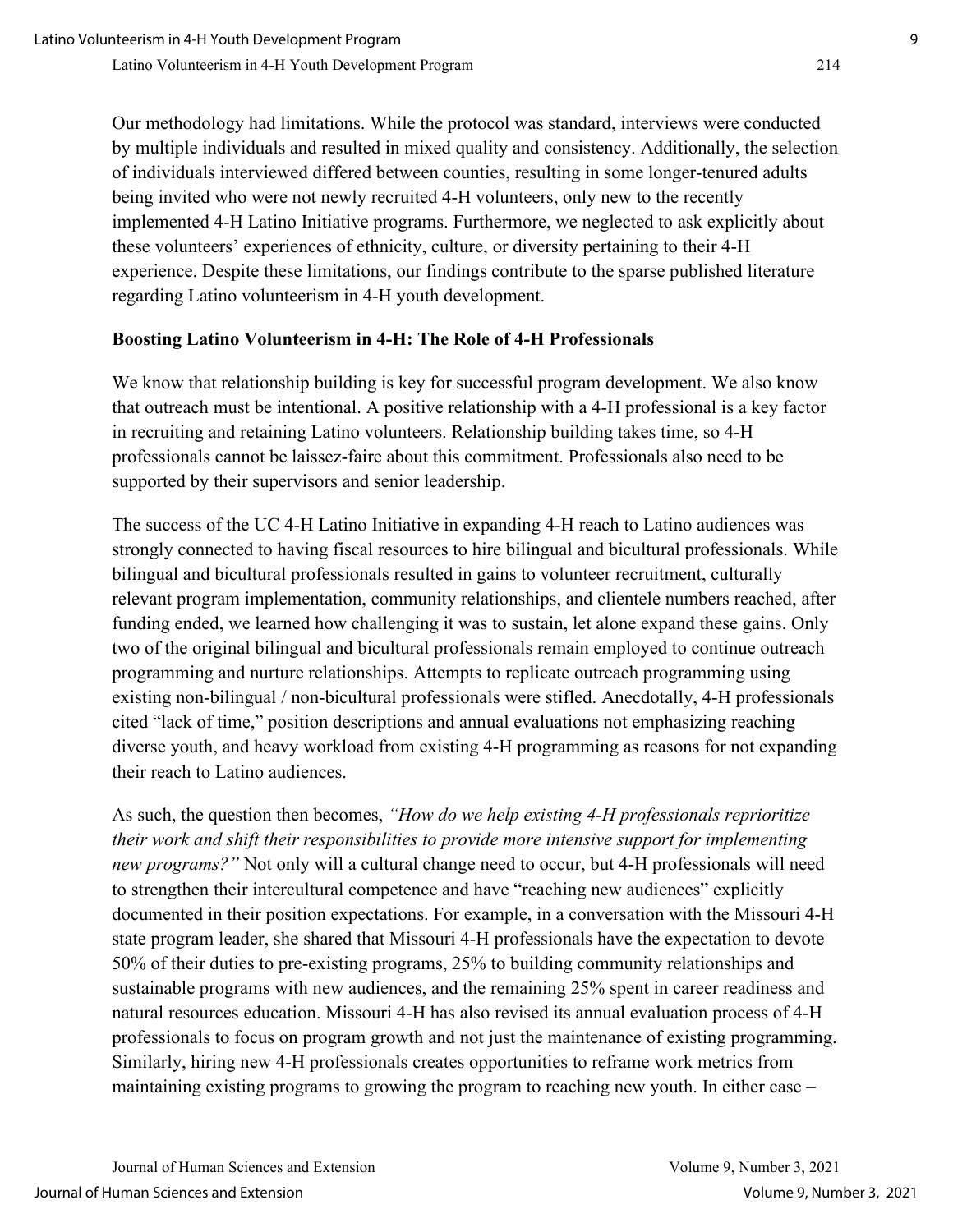adapting metrics for existing staff or hiring new staff – coupled with support from supervisors, a network of similarly focused professionals, and an intentional plan to infuse the lessons learned across the system may lead to more sustainable efforts to support expanding the 4-H program to new audiences.

## **Latino Volunteerism in 4-H: Addressing the 4-H Community Club Legacy**

In 4-H community clubs, adults serve as volunteers to teach youth, complete administrative tasks, plan events, and serve as resource leaders. The functioning of clubs requires a long-term commitment from volunteers with corresponding heavy administrative and leadership support at the 4-H state and county levels. The legacy of community clubs has made them appear to many as the most "authentic" way to participate in 4-H. A common anecdote we hear from longtenured 4-H volunteers in community clubs is that participation in the 4-H community club experience is the "real 4-H experience." This sentiment devalues other ways youth might experience 4-H, even though 4-H community club participation is no longer the most prevalent method for young people to be reached by 4-H programs. The number of youths attending community clubs has declined in the last few decades. On average, youth enrollment in 4-H community clubs comprises 20% of total 4-H enrollment (with school enrichment at 48% and short-term and day camps at 28% of total 4-H enrollment; U.S. Department of Agriculture, 2018). We are at a point where 4-H could be at risk of becoming irrelevant for the new U.S. population if community clubs are promoted as the only option for involvement.

Furthermore, the complex culture and deeply-rooted traditions of the 4-H community club structure can make it difficult for newcomers (particularly those from non-mainstream American culture) to feel like they belong. Participation in 4-H needs to focus equally on creating a welcoming environment and honoring and embracing different cultures, which are open to new and different experiences and opportunities. We need to eliminate the thinking that experiences outside the 4-H community club are "not a 4-H thing" and therefore have no place in the program. Additionally, 4-H community club leaders must intentionally prepare for and enact culturally relevant practices to welcome and embrace Latino youth and adults. Care and preparation of building relationships will be essential for sustained involvement, ensuring highquality experiences, and achieving high levels of youth development outcomes. The long-term goal is not to build separate culturally relevant clubs but to strategically identify and modify barriers to ensure Latinos are fully engaging in 4-H community club programs to create a space for belonging and full engagement.

## **References**

Bauman, K. (2017). *School enrollment of the Hispanic population: Two decades of growth.* United States Census Bureau. [https://www.census.gov/newsroom/blogs/random](https://www.census.gov/newsroom/blogs/random-samplings/2017/08/school_enrollmentof.html)[samplings/2017/08/school\\_enrollmentof.html](https://www.census.gov/newsroom/blogs/random-samplings/2017/08/school_enrollmentof.html)

Journal of Human Sciences and Extension Volume 9, Number 3, 2021 Journal of Human Sciences and Extension Volume 9, Number 3, 2021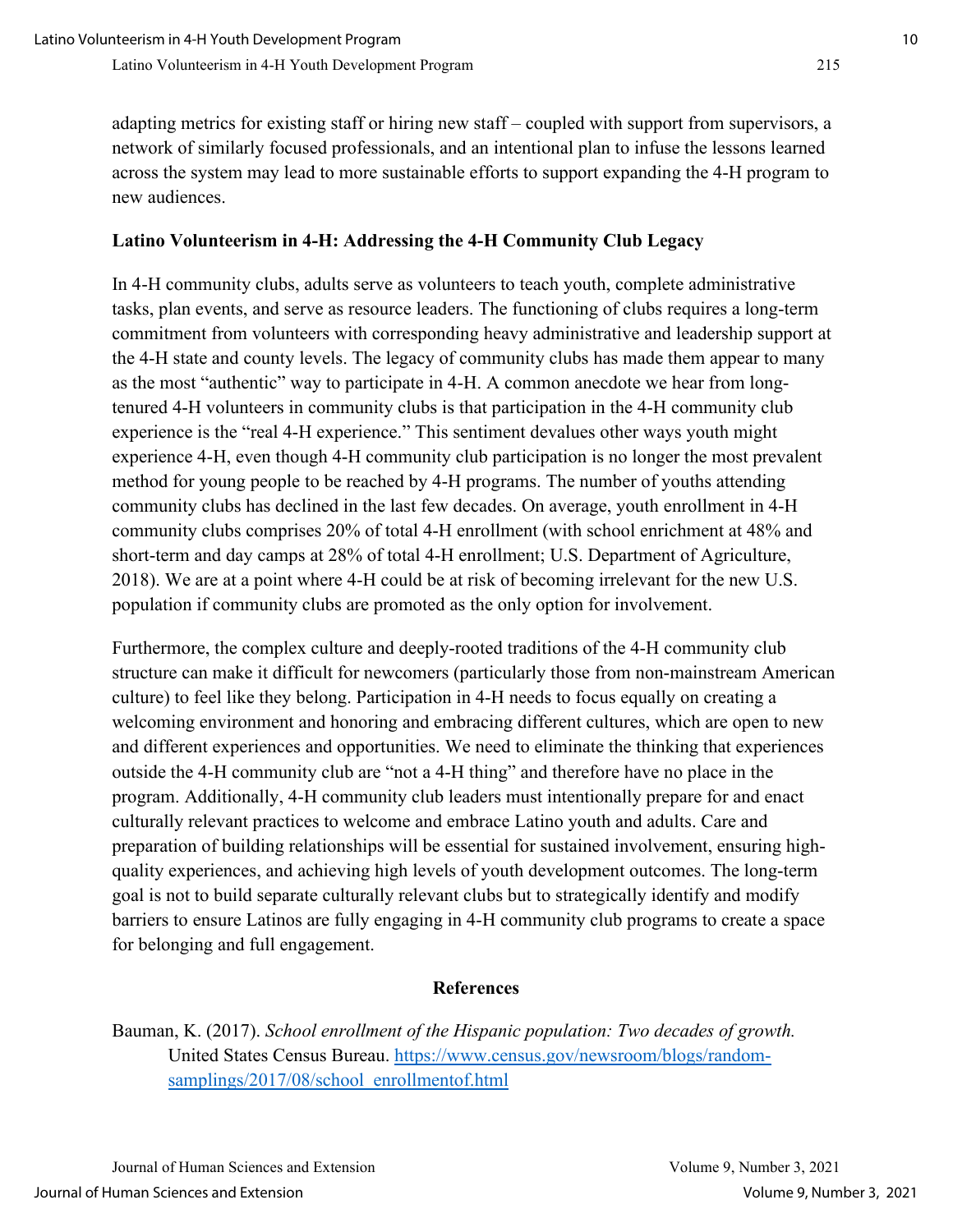Braun, V., & Clarke, V. (2006). Using thematic analysis in psychology. *Qualitative Research in Psychology, 3*(2), 77101.

<https://www.tandfonline.com/doi/abs/10.1191/1478088706qp063oa>

- Fábregas Janeiro, M. G., & Carrasco Diaz, C. P. (2015, October 5-7). *Ten tips to recruit Latino volunteers for 4-H projects* [Poster presentation]. UC ANR Joint Strategic Initiative Conference, Sacramento, CA.
- Fábregas Janeiro, M. G. & Horrillo, S. J. (2017, June 14-16). *Welcoming Latino youth to California 4-H!* [Paper presentation]. 16th Annual Cambio de Colores: Todos Juntos: Collaboration and Unity in Uncertain Times Conference, St. Louis, Missouri. [https://cambio.missouri.edu/Library/2017/2017\\_book.pdf](https://cambio.missouri.edu/Library/2017/2017_book.pdf)
- Fox, J. and Rivera-Salgado, G. (Eds.). (2004). *Indigenous Mexican migrants in the United States.*  University of California, San Diego, Center for Comparative Immigration Studies & Center for US-Mexican Studies.
- Hobbs, B. B. (2000). *Recruiting and supporting Latino volunteers.* Oregon State University.
- Hobbs, B. B. (2001). Diversifying the volunteer base: Latinos and volunteerism. *Journal of Extension, 39*(4). https://archives.joe.org/joe/2001august/a1.php
- Hobbs, B. B. (2004). Latino outreach programs: Why they need to be different. *Journal of Extension, 42*(4). https://archives.joe.org/joe/2004august/comm1.php
- Hobbs, B. B. (2007). Culturally responsive practice: The key to engaging Latinos as adult volunteers. *The International Journal of Volunteer Administration, XXIV*(6), 26–34. [http://citeseerx.ist.psu.edu/viewdoc/download;jsessionid=6F21E057484897EE583685BA](http://citeseerx.ist.psu.edu/viewdoc/download;jsessionid=6F21E057484897EE583685BA1534BCC4?doi=10.1.1.530.9280&rep=rep1&type=pdf) [1534BCC4?doi=10.1.1.530.9280&rep=rep1&type=pdf](http://citeseerx.ist.psu.edu/viewdoc/download;jsessionid=6F21E057484897EE583685BA1534BCC4?doi=10.1.1.530.9280&rep=rep1&type=pdf)
- Hobbs, B. B., & Sawer, B. (2009). *Engaging Latino youth in community-based programs: Findings from the first ten years of the Oregon 4-H Latino outreach project.* Oregon State University Extension Service. [https://copdei.extension.org/wp](https://copdei.extension.org/wp-content/uploads/2019/06/Engaging_Latino_Youths_in_Community_-_Based_Programs.pdf)[content/uploads/2019/06/Engaging\\_Latino\\_Youths\\_in\\_Community\\_-](https://copdei.extension.org/wp-content/uploads/2019/06/Engaging_Latino_Youths_in_Community_-_Based_Programs.pdf) [\\_Based\\_Programs.pdf](https://copdei.extension.org/wp-content/uploads/2019/06/Engaging_Latino_Youths_in_Community_-_Based_Programs.pdf)
- Kok, C. M., Espinoza, D. M., Worker, S. M., Go, C., & Miller, J. C. (2020). Identification of priority skill areas for volunteer professional development. *Journal of Youth Development, 15*(4), 51–67.<https://doi.org/10.5195/jyd.2020.876>
- Krueger, R. A., & Casey, M. A. (2015). *Focus groups: A practical guide for applied research*  $(5<sup>th</sup>$  ed.). Sage.
- Layton, M. (2004, July 4-10). *Funding sources for civil society in Mexico: Constructing a matrix of funders and organizational typology* [Paper presentation]. Sixth International Conference of the International Society for Third Sector Research, Toronto, Canada. [http://www.lasociedadcivil.org/wp](http://www.lasociedadcivil.org/wp-content/uploads/2014/11/layton_istr_toronto2004__mexico_funding_matrix_final.pdf)content/uploads/2014/11/layton\_istr\_toronto2004\_\_mexico\_funding\_matrix\_final.pdf
- Lerner, R. M. (2007). *The good teen: Rescuing adolescence from the myths of the storm and stress years.* Random House.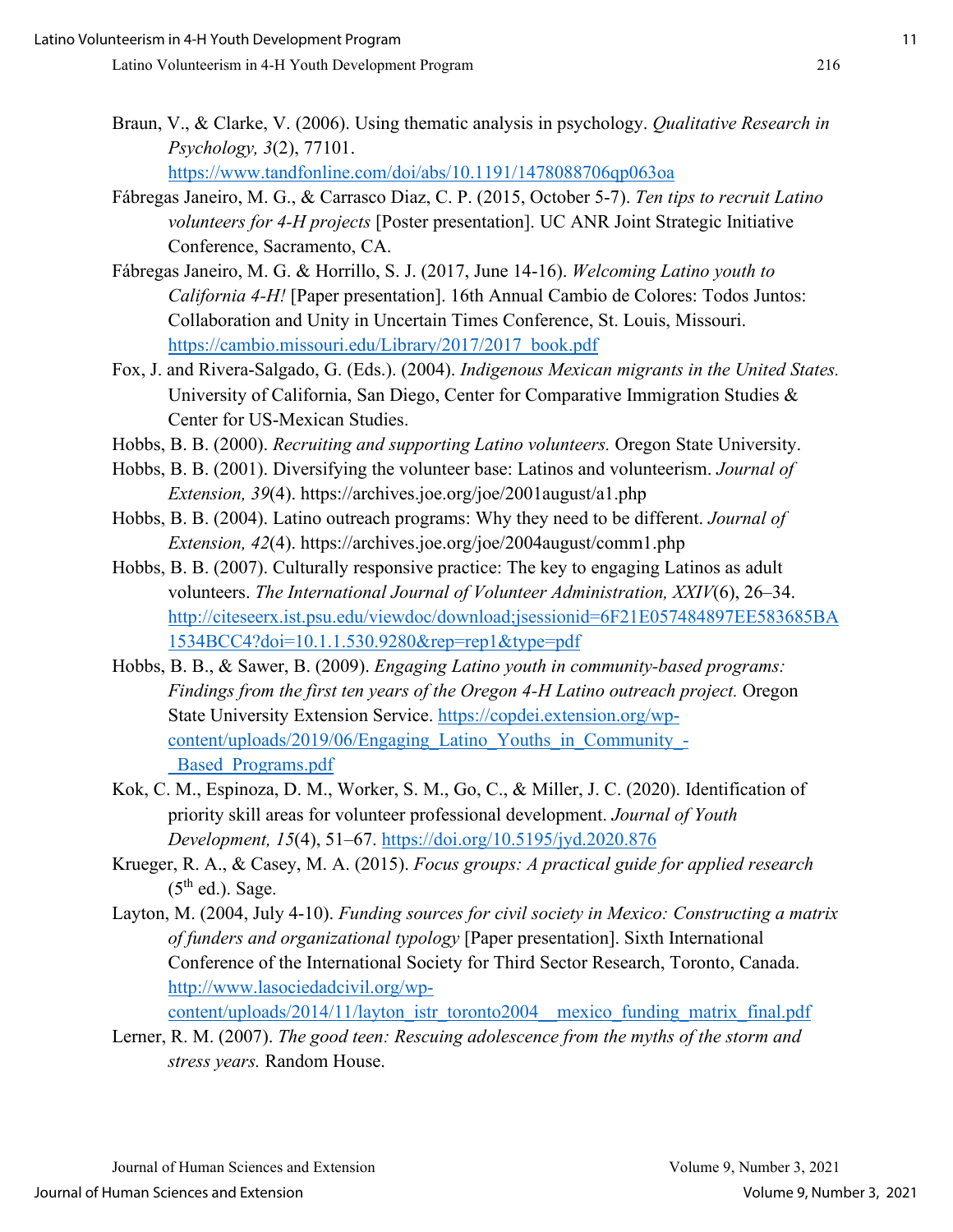- Morales Osegueda, S. G. (2012). Building capacity for Latino/Hispanic volunteer engagement. *Journal of Youth Development, 7*(3).<https://doi.org/10.5195/jyd.2012.131>
- National 4-H Council. (2016). *Latino youth outreach: Best practices toolkit* (Version 3). [https://4-h.org/wp-content/uploads/2016/02/LATINO-YOUTH-OUTREACH-Best-](https://4-h.org/wp-content/uploads/2016/02/LATINO-YOUTH-OUTREACH-Best-Practicies-Toolkit-v3.0-1.pdf)[Practicies-Toolkit-v3.0-1.pdf](https://4-h.org/wp-content/uploads/2016/02/LATINO-YOUTH-OUTREACH-Best-Practicies-Toolkit-v3.0-1.pdf)
- National 4-H Council. (2019). *FY 2019-2021 strategic plan: A case for youth investment*. <https://4-h.org/wp-content/uploads/2019/01/4H-FY-2019-2021-Strategic-Plan.pdf>
- Patton, M. Q. (2015). *Qualitative research & evaluation methods: Integrating theory and practice* (4<sup>th</sup> ed.). Sage.
- Roehlkepartain, E. C., Pekel, K., Syvertsen, A. K., Sethi, J., Sullivan, T. K., & Scales, P. C. (2017). *Relationships first: Creating connections that help young people thrive.* Search Institute. [https://sites.ed.gov/nsaesc/files/2017/07/12758351-0-FINALRelationships-](https://sites.ed.gov/nsaesc/files/2017/07/12758351-0-FINALRelationships-F1.pdf)[F1.pdf](https://sites.ed.gov/nsaesc/files/2017/07/12758351-0-FINALRelationships-F1.pdf)
- Russell, S., & Van Campen, K. (2011). Diversity and inclusion in youth development: What we can learn from marginalized young people. *Journal of Youth Development, 6*(3), 95–108. <https://doi.org/10.5195/jyd.2011.177>
- Sousa, C. M., Gregory, P., Campbell, D. C., Dasher, S., & Snell, D. (2007). *Learning from Latino community efforts: Recommendations for working in partnership with Latino communities* (Publication 8206). University of California, Agriculture and Natural Resources. <https://anrcatalog.ucanr.edu/pdf/8206.pdf>
- Stone, B., & Edwards, H. (2008). *National framework for 4-H volunteerism.* National 4-H Headquarters, Cooperative State Research Education and Extension Service, United States Department of Agriculture.
- United States Census Bureau. (2020). *Quick facts: United States*. <https://www.census.gov/quickfacts/fact/table/US>
- U.S. Department of Agriculture. (2018). *4-H reports: National 4-H enrollment.* United States Department of Agriculture Research, Education, & Economics Information System. <https://reeis.usda.gov/reports-and-documents/4-h-reports>
- Vega, L., Brody, B., & Cummins, M. (2016). Best practices for outreach and engagement to Latino audiences using community-based programs. *Journal of Human Sciences and Extension, 4*(2), 148–166.<https://www.jhseonline.com/article/view/704>
- Worker, S. (Ed.). (2019). *California 4-H Latino initiative final report.* University of California, Agriculture and Natural Resources.<https://ucanr.edu/sites/UC4-H/files/316870.pdf>
- Worker, S. M., Espinoza, D. M., Kok, C. M., Go, C., & Miller, J. C. (2020). Volunteer outcomes and impact: The contributions and consequences of volunteering in 4-H. *Journal of Youth Development, 15*(4), 6–31.<https://doi.org/10.5195/jyd.2020.847>
- Worker, S. M., Fábregas Janeiro, M. G., Diaz Carrasco, C. P., & Soule, K. E. (2019). University of California 4-H Latino Initiative: Experiences of bicultural and bilingual staff. *Journal of Youth Development, 14*(3), 31–44.<https://doi.org/10.5195/jyd.2019.667>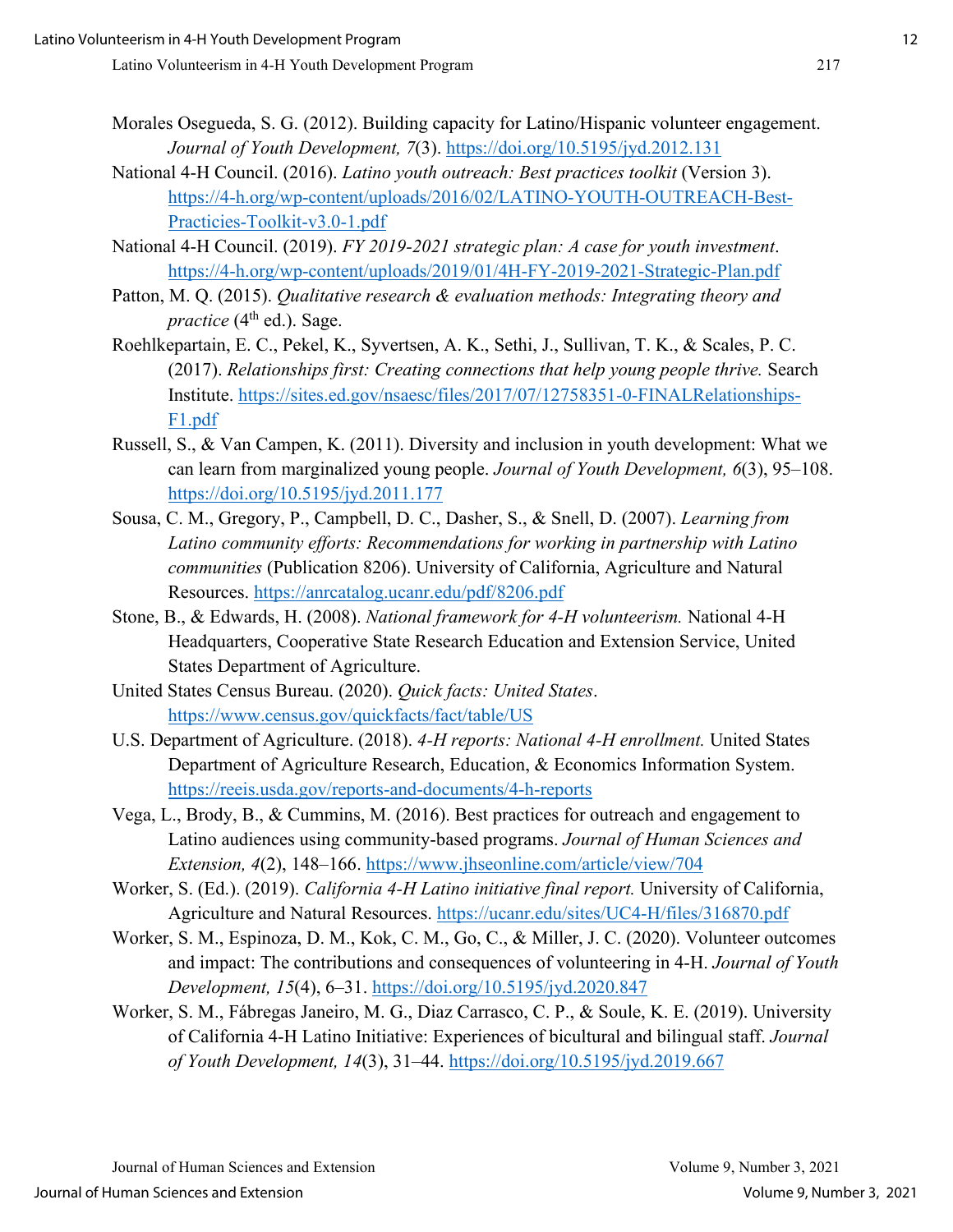- Worker, S. M., Fábregas Janeiro, M. G., & Lewis, K. (2020). Youth in 4-H Latino Initiative programs achieve similar outcomes to youth in 4-H community clubs. *California Agriculture, 74*(1), 40–45.<https://doi.org/10.3733/ca.2019a0027>
- Wilson, J. (2000). Volunteering. *Annual Review of Sociology, 26*, 215–240. <https://doi.org/10.1146/annurev.soc.26.1.215>
- Wilson, J. (2012). Volunteerism research: A review essay. *Nonprofit and Voluntary Sector Quarterly, 41*(2), 176–212.<https://doi.org/10.1177%2F0899764011434558>

*Steven M. Worker*, PhD, is a 4-H Youth Development Advisor serving Sonoma, Marin, and Napa counties. Worker focuses on culturally relevant youth development programming, out-of-school time science learning, and volunteer development.

*Maria G. Fábregas Janeiro*, PhD, is the Director of the Missouri 4-H Center for Youth Development at the University of Missouri; and former Assistant Director for 4-H Diversity and Inclusion at the University of California, Agriculture and Natural Resources. She focuses on diversity and inclusion in 4-H programming.

*Lynn Schmitt-McQuitty*, MS, is a 4-H Youth Development Advisor serving as the Director for the University of California, Agriculture and Natural Resources 4-H Youth Development Program. Her applied research interests include adult capacity building to deliver youth programming in STEM, utilization of lesson study in non-formal settings, and developing culturally relevant programming.

## **Acknowledgments**

We acknowledge John Borba, Jose Campos, Claudia Diaz Carrasco, Maria de le Fuente, Russell Hill, Diego Mariscal, Katherine Soule, and Liliana Vega for their contributions. In addition, we thank Liliana Vega for reviewing an earlier version of the manuscript. This research was financially supported by University of California, Agriculture and Natural Resources.